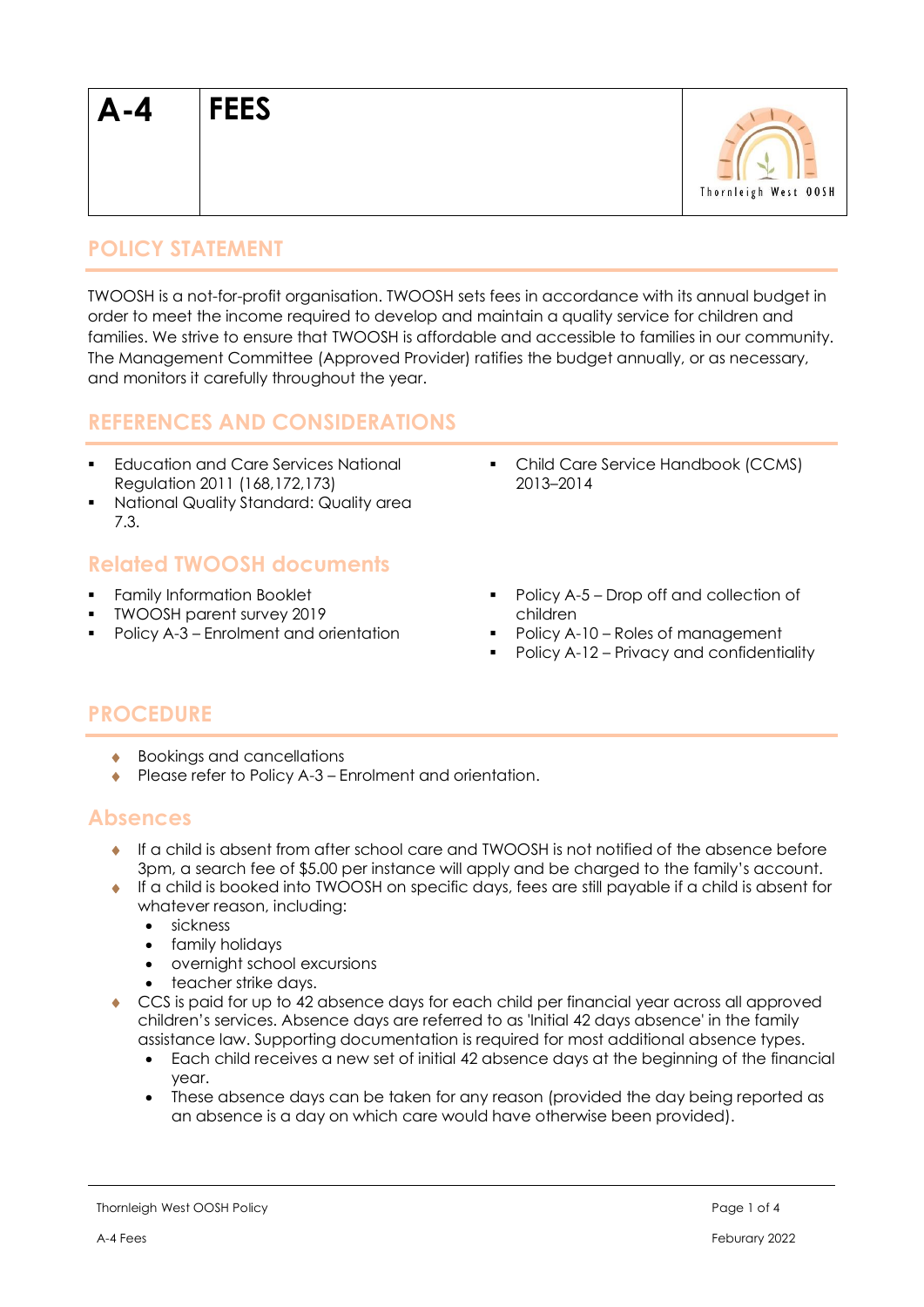• These absence days cannot be reported before a child has begun care or after a child has left care. If a child is booked in to start at TWOOSH on a particular date, and does not start on that day due to an absence, the family will not receive CCS for the days the child was expected to attend, initial 42 days absences may not be claimed for these days. Similarly, if the family has advised that their child will leave TWOOSH on a particular day, but that child does not attend their last session(s) of care, the family will not receive CCS for the days the child was expected to attend. Initial 42 days absences may not be claimed for these days.

#### **Service closure**

- No fee is charged while TWOOSH is closed over the Christmas/New Year period. However, fees are still payable for closure due to a public holiday within a school term if it falls on a day the child is normally booked into TWOOSH. This includes public holidays which fall on the first day back after school holidays.
- Normal before and after school care fees are NOT PAYABLE during school holidays or on pupil free days. These days are determined as per the NSW Schools calendar. Separate fees will apply if the child is booked in for vacation care.

# **Payment of fees**

- Guardians must complete an electronic direct debit form on enrolment to the centre. Fees must be paid once invoiced within the stated due date. Families will be provided with a statement of fees charged by TWOOSH(regulation 168).
- Guardians will receive a statement of fees two working days prior to the fees being automatically deducted from their account. Any changes to fees will be shown on the following statement.
- Fees will be deducted from your nominated account on the Friday of your nominated schedule (eg weekly or fortnightly) but may take up to 5 working days to exit accounts.
- ◆ Fees are only payable weekly or fortnightly through Direct Debit via DebitSuccess. Fees for credit card or debit cards are outlined on the direct debit forms and charged by the debit company.
- TWOOSH does not accept any cash or cheque payments.
- Families will be given a minimum of 14 days' notice of any changes to the way in which fees are collected (Regulation 172).
- Vacation Care and pupil-free days must be paid via direct deposit or electronic transfer by the advertised due date.
- If guardians have any issues about the fees that they have been charged, they should contact Management in writing.
- If a family is over-charged for any reason, a refund into the family's bank account will be arranged. This may take up to 7 business days to be fully processed.
- Guardians need to ensure their debit limits are set to cover their regular fees with a buffer that allows for additional fees such as search & late fees. See below.

# **Child Care Subsidy (CCS)**

- Some Australian families are eligible to receive CCS. Families who are eligible will only be required to pay the daily gap fee applicable to their financial circumstances.
- To have CCS applied to their account, families must first register with the Family Assistance Office and then notify TWOOSH of their and their child's customer reference number (CRN).
- It is the guardian's responsibility to supply CRNs to TWOOSH. Full fees are payable until TWOOSH has received all CRNs.

Thornleigh West OOSH Policy **Page 2 of 4**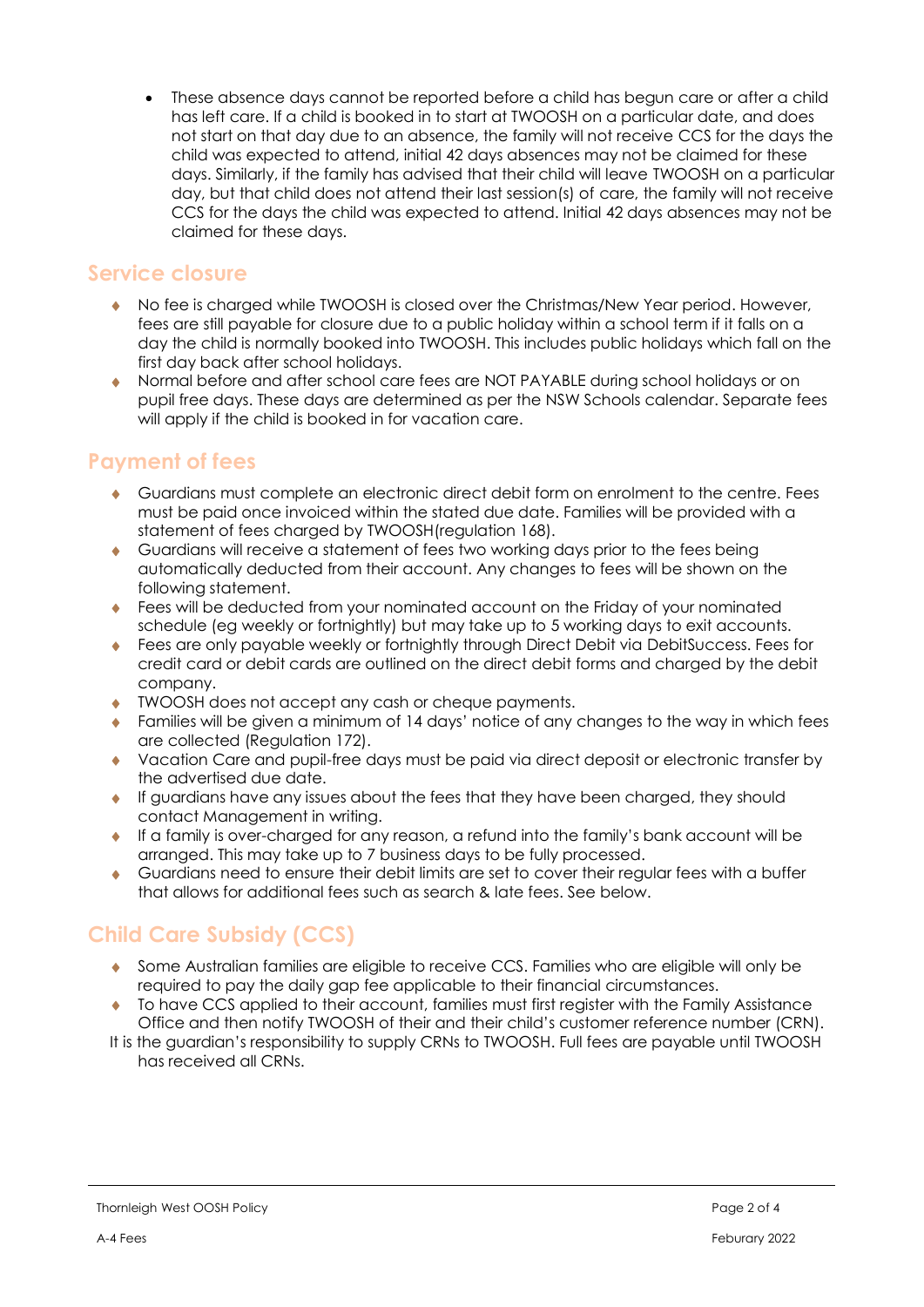# **Debt recovery**

- The Management Committee reserves the right to take action to recover debts owing to TWOOSH.
- Where a family owes any overdue fees to TWOOSH, the child's place may be suspended until all outstanding fees are paid, or both parties agree to a payment plan. Fees not paid by the due date will be followed up as below:
	- An initial letter stating that fees are overdue will be sent 7 days after the due date, giving 10 working days for payment.
	- If payment is not received, families will be required to attend a meeting with the Director and Management Committee President within 7 days to discuss a payment plan.
	- Failure to attend the meeting and continued non-payment for a period of 5 working days will result in a second and final letter notifying the family that unless payment is made within 5 working days, or a payment plan entered into, the child will be unable to attend TWOOSH.
	- If a signed payment plan is not adhered to, a follow-up process will commence at the second point.
- TWOOSH reserves the right to employ the services of a debt collection agency and the family will be responsible for all fees associated with recovering their debt.

# **Late pick up fee**

- If children are not picked up by the closing time of 6.15 pm, a late fee of \$14 per every 10 mins or part thereof will apply
- The hours and days of operation of TWOOSH will be displayed prominently (Regulation 173) at the front of the building and in the parent pick up area.
- ◆ Families who are continually late in picking up their children without a valid reason may jeopardise their child's place at TWOOSH. Should this be the case, the Director will meet with the family to discuss this.
- If families are late due to circumstances that are beyond their control, for example extreme weather conditions, accident affecting multiple families or public transport issues, the Director will have the discretion to decide if families will be charged the late fee. In some circumstances the late fee may be split among multiple families.

### **Confidentiality**

 All information in relation to fees will be kept in strict confidence. Educators or Management will not discuss individual names and details openly. Information will only be available to the nominated persons required to take action. Families may request to access their own account records or particulars of fees at any time.

#### **Fees and fee increase**

- The fees are set by the TWOOSH Management Committee in order to meet the budget for each financial year. Information on the current fees can be found in the Family Information Booklet and the TWOOSH website.
- $\bullet$  The budget is monitored continuously and should it be necessary to amend fees, families will be given a minimum of 14 days' notice of any fee increase (Regulation 172).

# **Acknowledgement of responsibility to pay fees**

 Upon initial enrolment and each year when completing the TWOOSH Enrolment form, families are required to read and sign any required authorisations and approvals, and fee agreements.